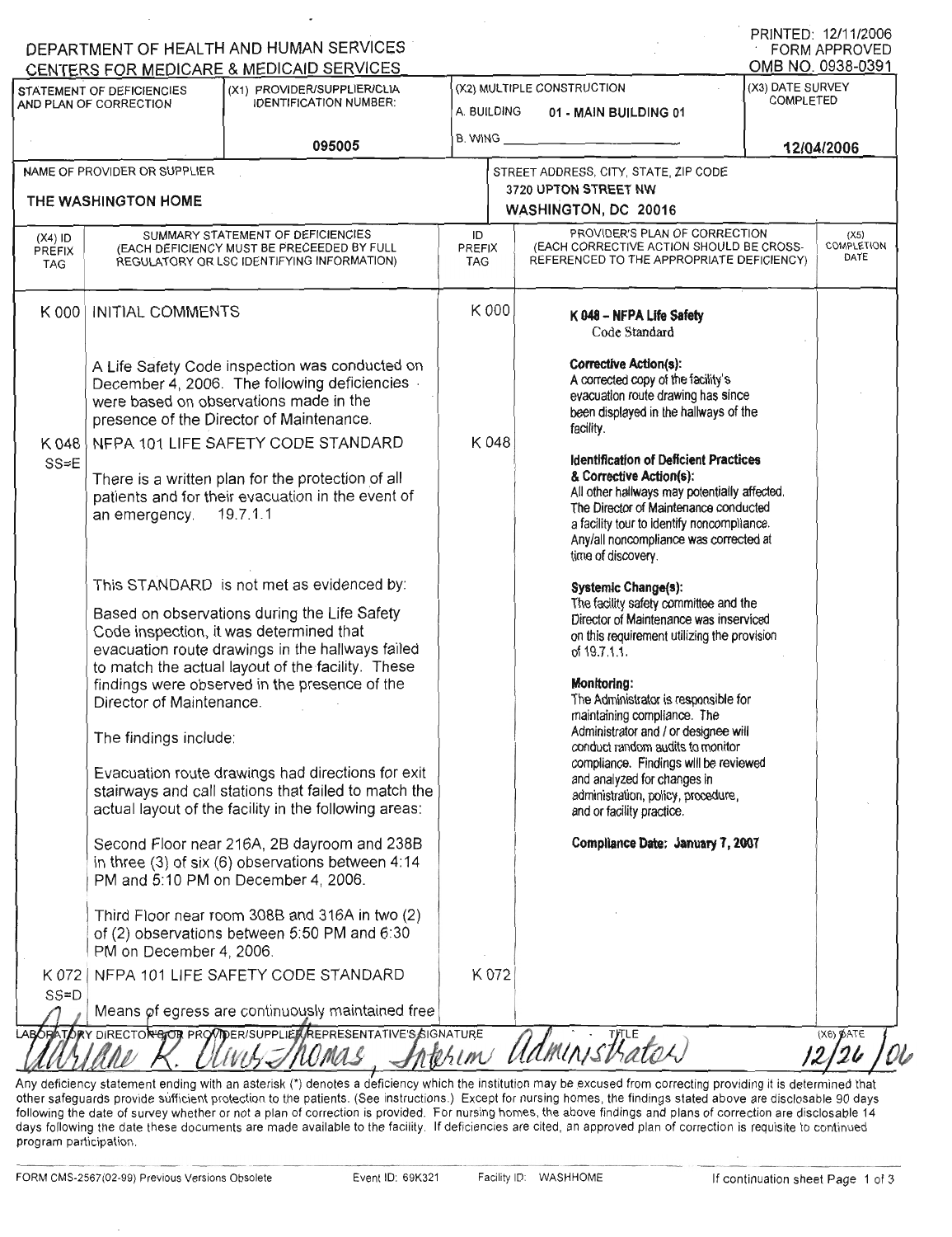| 01/05/2007 | 14:15 | 2029665679 |
|------------|-------|------------|
|            |       |            |

NURSING ADMIN OFFICE

| AND PLAN OF CORRECTION<br>NAME OF PROVIDER OR SUPPLIER<br>THE WASHINGTON HOME<br>INITIAL COMMENTS<br>were based on observations made in the | 095005<br>SUMMARY STATEMENT OF DEFICIENCIES<br>(EACH DEFICIENCY MUST BE PRECEEDED BY FULL<br>REGULATORY OR LSC IDENTIFYING INFORMATION)<br>A Life Safety Code inspection was conducted on<br>December 4, 2006. The following deficiencies | A. BUILDING<br>B. WING<br>۱D<br>PREFIX<br>TAG<br>K000                                                                                                                                                                                                                                                                                                                                                                                                                                                                                                                                                                                                                                                                                                                                                                                                                                                                                                                                                                                                                                                                                   |                                                                                                                                                                                                                                    | 01 - MAIN BUILDING 01<br>STREET ADDRESS, CITY, STATE, ZIP C DE<br>3720 UPTON STREET NW<br>WASHINGTON, DC 20016<br>PROVIDER'S PLAN OF CHRRECTION<br>(EACH CORRECTIVE ACTION 9H JULO BE CROSS-<br>REFERENCED TO THE APPROPH ATE DEFICIENCY) |                    | 12/04/2006<br>(X3)<br>COMPLETION<br>DATE                                                                                                                                                                                                                                                                                                                                                                                                                                                                                                                                                                                                                                                                                                    |
|---------------------------------------------------------------------------------------------------------------------------------------------|-------------------------------------------------------------------------------------------------------------------------------------------------------------------------------------------------------------------------------------------|-----------------------------------------------------------------------------------------------------------------------------------------------------------------------------------------------------------------------------------------------------------------------------------------------------------------------------------------------------------------------------------------------------------------------------------------------------------------------------------------------------------------------------------------------------------------------------------------------------------------------------------------------------------------------------------------------------------------------------------------------------------------------------------------------------------------------------------------------------------------------------------------------------------------------------------------------------------------------------------------------------------------------------------------------------------------------------------------------------------------------------------------|------------------------------------------------------------------------------------------------------------------------------------------------------------------------------------------------------------------------------------|-------------------------------------------------------------------------------------------------------------------------------------------------------------------------------------------------------------------------------------------|--------------------|---------------------------------------------------------------------------------------------------------------------------------------------------------------------------------------------------------------------------------------------------------------------------------------------------------------------------------------------------------------------------------------------------------------------------------------------------------------------------------------------------------------------------------------------------------------------------------------------------------------------------------------------------------------------------------------------------------------------------------------------|
|                                                                                                                                             |                                                                                                                                                                                                                                           |                                                                                                                                                                                                                                                                                                                                                                                                                                                                                                                                                                                                                                                                                                                                                                                                                                                                                                                                                                                                                                                                                                                                         |                                                                                                                                                                                                                                    |                                                                                                                                                                                                                                           |                    |                                                                                                                                                                                                                                                                                                                                                                                                                                                                                                                                                                                                                                                                                                                                             |
|                                                                                                                                             |                                                                                                                                                                                                                                           |                                                                                                                                                                                                                                                                                                                                                                                                                                                                                                                                                                                                                                                                                                                                                                                                                                                                                                                                                                                                                                                                                                                                         |                                                                                                                                                                                                                                    |                                                                                                                                                                                                                                           |                    |                                                                                                                                                                                                                                                                                                                                                                                                                                                                                                                                                                                                                                                                                                                                             |
|                                                                                                                                             |                                                                                                                                                                                                                                           |                                                                                                                                                                                                                                                                                                                                                                                                                                                                                                                                                                                                                                                                                                                                                                                                                                                                                                                                                                                                                                                                                                                                         |                                                                                                                                                                                                                                    |                                                                                                                                                                                                                                           |                    |                                                                                                                                                                                                                                                                                                                                                                                                                                                                                                                                                                                                                                                                                                                                             |
|                                                                                                                                             |                                                                                                                                                                                                                                           |                                                                                                                                                                                                                                                                                                                                                                                                                                                                                                                                                                                                                                                                                                                                                                                                                                                                                                                                                                                                                                                                                                                                         |                                                                                                                                                                                                                                    |                                                                                                                                                                                                                                           |                    |                                                                                                                                                                                                                                                                                                                                                                                                                                                                                                                                                                                                                                                                                                                                             |
|                                                                                                                                             |                                                                                                                                                                                                                                           |                                                                                                                                                                                                                                                                                                                                                                                                                                                                                                                                                                                                                                                                                                                                                                                                                                                                                                                                                                                                                                                                                                                                         |                                                                                                                                                                                                                                    |                                                                                                                                                                                                                                           |                    |                                                                                                                                                                                                                                                                                                                                                                                                                                                                                                                                                                                                                                                                                                                                             |
|                                                                                                                                             | presence of the Director of Maintenance.                                                                                                                                                                                                  |                                                                                                                                                                                                                                                                                                                                                                                                                                                                                                                                                                                                                                                                                                                                                                                                                                                                                                                                                                                                                                                                                                                                         |                                                                                                                                                                                                                                    |                                                                                                                                                                                                                                           |                    |                                                                                                                                                                                                                                                                                                                                                                                                                                                                                                                                                                                                                                                                                                                                             |
|                                                                                                                                             | NFPA 101 LIFE SAFETY CODE STANDARD                                                                                                                                                                                                        | K048                                                                                                                                                                                                                                                                                                                                                                                                                                                                                                                                                                                                                                                                                                                                                                                                                                                                                                                                                                                                                                                                                                                                    | K048                                                                                                                                                                                                                               |                                                                                                                                                                                                                                           |                    |                                                                                                                                                                                                                                                                                                                                                                                                                                                                                                                                                                                                                                                                                                                                             |
|                                                                                                                                             | There is a written plan for the protection of all                                                                                                                                                                                         |                                                                                                                                                                                                                                                                                                                                                                                                                                                                                                                                                                                                                                                                                                                                                                                                                                                                                                                                                                                                                                                                                                                                         |                                                                                                                                                                                                                                    | 1. Evacuation route drawings for Second                                                                                                                                                                                                   |                    | 1/3/07                                                                                                                                                                                                                                                                                                                                                                                                                                                                                                                                                                                                                                                                                                                                      |
|                                                                                                                                             |                                                                                                                                                                                                                                           |                                                                                                                                                                                                                                                                                                                                                                                                                                                                                                                                                                                                                                                                                                                                                                                                                                                                                                                                                                                                                                                                                                                                         |                                                                                                                                                                                                                                    |                                                                                                                                                                                                                                           |                    | 1/3/07                                                                                                                                                                                                                                                                                                                                                                                                                                                                                                                                                                                                                                                                                                                                      |
|                                                                                                                                             |                                                                                                                                                                                                                                           |                                                                                                                                                                                                                                                                                                                                                                                                                                                                                                                                                                                                                                                                                                                                                                                                                                                                                                                                                                                                                                                                                                                                         |                                                                                                                                                                                                                                    |                                                                                                                                                                                                                                           |                    | -1/5/07-                                                                                                                                                                                                                                                                                                                                                                                                                                                                                                                                                                                                                                                                                                                                    |
|                                                                                                                                             |                                                                                                                                                                                                                                           |                                                                                                                                                                                                                                                                                                                                                                                                                                                                                                                                                                                                                                                                                                                                                                                                                                                                                                                                                                                                                                                                                                                                         |                                                                                                                                                                                                                                    |                                                                                                                                                                                                                                           |                    | 1/7/07                                                                                                                                                                                                                                                                                                                                                                                                                                                                                                                                                                                                                                                                                                                                      |
|                                                                                                                                             |                                                                                                                                                                                                                                           |                                                                                                                                                                                                                                                                                                                                                                                                                                                                                                                                                                                                                                                                                                                                                                                                                                                                                                                                                                                                                                                                                                                                         |                                                                                                                                                                                                                                    | replaced.                                                                                                                                                                                                                                 |                    |                                                                                                                                                                                                                                                                                                                                                                                                                                                                                                                                                                                                                                                                                                                                             |
|                                                                                                                                             |                                                                                                                                                                                                                                           |                                                                                                                                                                                                                                                                                                                                                                                                                                                                                                                                                                                                                                                                                                                                                                                                                                                                                                                                                                                                                                                                                                                                         |                                                                                                                                                                                                                                    |                                                                                                                                                                                                                                           |                    |                                                                                                                                                                                                                                                                                                                                                                                                                                                                                                                                                                                                                                                                                                                                             |
|                                                                                                                                             |                                                                                                                                                                                                                                           |                                                                                                                                                                                                                                                                                                                                                                                                                                                                                                                                                                                                                                                                                                                                                                                                                                                                                                                                                                                                                                                                                                                                         |                                                                                                                                                                                                                                    |                                                                                                                                                                                                                                           |                    |                                                                                                                                                                                                                                                                                                                                                                                                                                                                                                                                                                                                                                                                                                                                             |
|                                                                                                                                             |                                                                                                                                                                                                                                           |                                                                                                                                                                                                                                                                                                                                                                                                                                                                                                                                                                                                                                                                                                                                                                                                                                                                                                                                                                                                                                                                                                                                         |                                                                                                                                                                                                                                    |                                                                                                                                                                                                                                           |                    |                                                                                                                                                                                                                                                                                                                                                                                                                                                                                                                                                                                                                                                                                                                                             |
|                                                                                                                                             |                                                                                                                                                                                                                                           |                                                                                                                                                                                                                                                                                                                                                                                                                                                                                                                                                                                                                                                                                                                                                                                                                                                                                                                                                                                                                                                                                                                                         |                                                                                                                                                                                                                                    |                                                                                                                                                                                                                                           |                    |                                                                                                                                                                                                                                                                                                                                                                                                                                                                                                                                                                                                                                                                                                                                             |
|                                                                                                                                             |                                                                                                                                                                                                                                           |                                                                                                                                                                                                                                                                                                                                                                                                                                                                                                                                                                                                                                                                                                                                                                                                                                                                                                                                                                                                                                                                                                                                         |                                                                                                                                                                                                                                    |                                                                                                                                                                                                                                           |                    |                                                                                                                                                                                                                                                                                                                                                                                                                                                                                                                                                                                                                                                                                                                                             |
|                                                                                                                                             |                                                                                                                                                                                                                                           |                                                                                                                                                                                                                                                                                                                                                                                                                                                                                                                                                                                                                                                                                                                                                                                                                                                                                                                                                                                                                                                                                                                                         |                                                                                                                                                                                                                                    |                                                                                                                                                                                                                                           |                    | <b>X6) DATE</b>                                                                                                                                                                                                                                                                                                                                                                                                                                                                                                                                                                                                                                                                                                                             |
|                                                                                                                                             | s following the date these documents are made available to the facility. If deficiencies are cited, an approved plan of correction if requisite to continued                                                                              | patients and for their evacuation in the event of<br>an emergency, 19.7.1.1<br>This STANDARD is not met as evidenced by:<br>Based on observations during the Life Safety<br>Code inspection, It was determined that<br>evacuation route drawings in the hallways failed<br>to match the actual layout of the facility. These<br>findings were observed in the presence of the<br>Director of Maintenance.<br>The findings include:<br>Evacuation route drawings had directions for exit<br>stairways and call stations that failed to match the<br>actual layout of the facility in the following areas:<br>Second Floor near 216A, 2B dayroom and 238B<br>In three (3) of six (6) observations between 4:14<br>PM and 5:10 PM on December 4, 2006.<br>Third Floor near room 308B and 316A in two (2)<br>of (2) observations between 5:50 PM and 6:30<br>PM on December 4, 2006.<br>NFPA 101 LIFE SAFETY CODE STANDARD<br>Means of egress are continuously maintained free<br>wing the date of survey whether or not a plan of correction is provided. For nursing homes, the above findings and plans of conjection are disclosable 14 | OFATORY OIRECTOR'S OR PROVIDER/SUPPLIER FOR SENTATIVE'S SIGNATURE<br>er safaquards provide sufficient protection to the patients. (See instructions.) Except for nursing homes, the findings stated abovit are disclosable 90 days | K072                                                                                                                                                                                                                                      | $\mathbf{2}$<br>3. | Floor near room 216A, B Dayroom<br>and 238B, drawing near voom 308B<br>and 316A will be corrected<br>Facility Maintenance Divertor will<br>review all evacuation ro <sup>4</sup> to drawings to<br>ensure that they are acculate. Any<br>inacourate drawing will i e corrected.<br>Facility Maintenance Divertor will<br>ensure that all Evacuatio' route<br>drawings remain accurated. New<br>drawings will be ordered.<br>4. Facillty Maintenance Dijector will<br>report to facility Perform, acc.<br>Improvement Committee when new<br>evacuation route drawing have been<br>deficiency statement ending with an asterisk (*) denotes a deficiency which the institution may be excused from correcting providing it is determined that |

M CMS-2567(02-99) Previous Versions Obsolete

Facility ID; WASHHOME

 $\lambda$ 

If cor inuntion sheet Page 1 of 3

 $\mathcal{A}$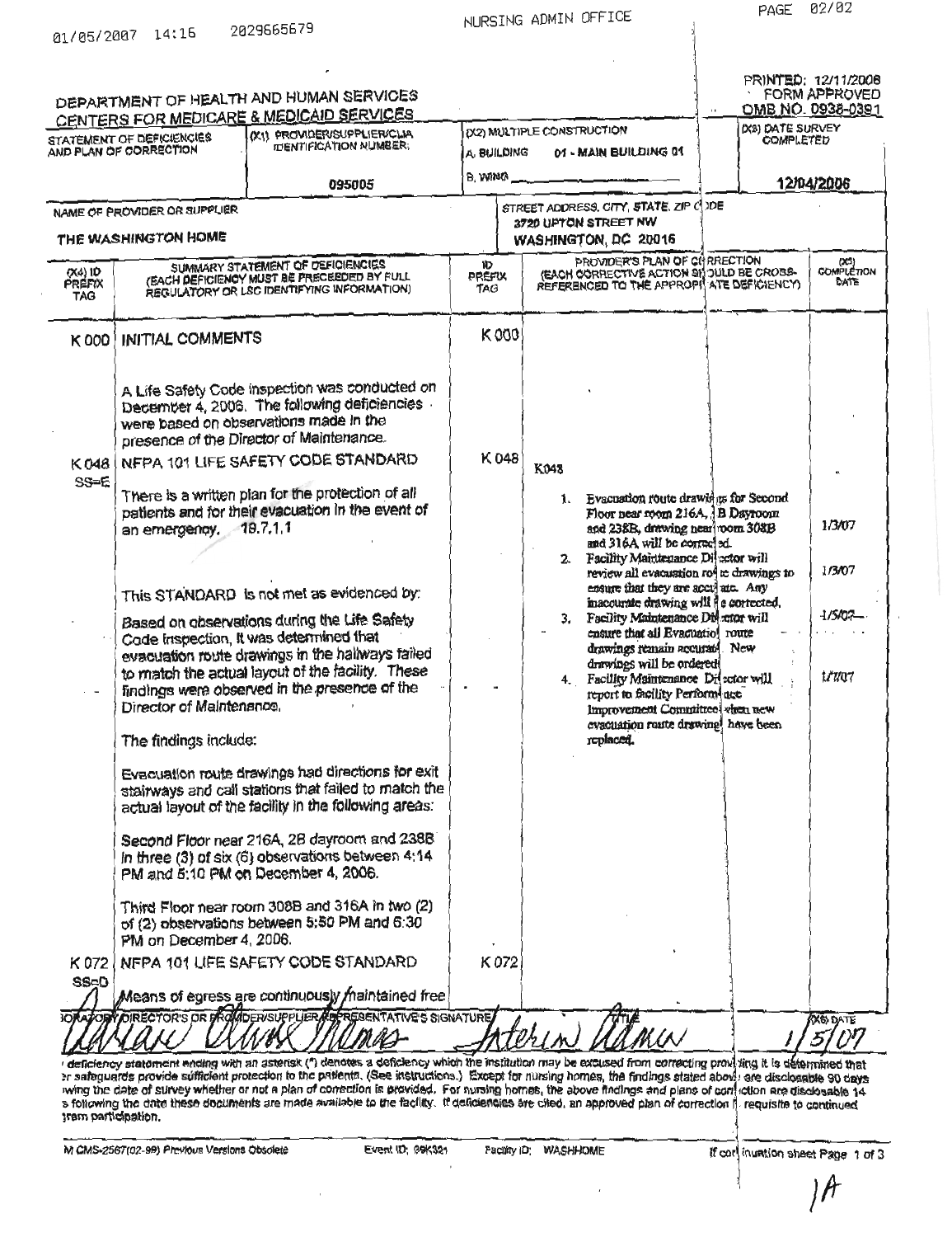| (X1) PROVIDER/SUPPLIER/CLIA<br>STATEMENT OF DEFICIENCIES<br><b>IDENTIFICATION NUMBER:</b><br>AND PLAN OF CORRECTION |                                                                                                                                                                                                                                                                                                                                                                                                                                                                                                                     | A. BUILDING                                                                                                                                                                                    | (X2) MULTIPLE CONSTRUCTION<br>01 - MAIN BUILDING 01 |                                                                                                                                                                                                                                                                                      | (X3) DATE SURVEY<br><b>COMPLETED</b> |                                   |
|---------------------------------------------------------------------------------------------------------------------|---------------------------------------------------------------------------------------------------------------------------------------------------------------------------------------------------------------------------------------------------------------------------------------------------------------------------------------------------------------------------------------------------------------------------------------------------------------------------------------------------------------------|------------------------------------------------------------------------------------------------------------------------------------------------------------------------------------------------|-----------------------------------------------------|--------------------------------------------------------------------------------------------------------------------------------------------------------------------------------------------------------------------------------------------------------------------------------------|--------------------------------------|-----------------------------------|
| 095005                                                                                                              |                                                                                                                                                                                                                                                                                                                                                                                                                                                                                                                     |                                                                                                                                                                                                |                                                     | $B.$ WING $\qquad \qquad$                                                                                                                                                                                                                                                            |                                      | 12/04/2006                        |
|                                                                                                                     | NAME OF PROVIDER OR SUPPLIER<br>THE WASHINGTON HOME                                                                                                                                                                                                                                                                                                                                                                                                                                                                 |                                                                                                                                                                                                |                                                     | STREET ADDRESS, CITY, STATE, ZIP CODE<br>3720 UPTON STREET NW<br>WASHINGTON, DC 20016                                                                                                                                                                                                |                                      |                                   |
| $(X4)$ ID<br><b>PREFIX</b><br><b>TAG</b>                                                                            |                                                                                                                                                                                                                                                                                                                                                                                                                                                                                                                     | SUMMARY STATEMENT OF DEFICIENCIES<br>(EACH DEFICIENCY MUST BE PRECEEDED BY FULL<br>REGULATORY OR LSC IDENTIFYING INFORMATION)                                                                  | ID<br><b>PREFIX</b><br><b>TAG</b>                   | PROVIDER'S PLAN OF CORRECTION<br>(EACH CORRECTIVE ACTION SHOULD BE CROSS-<br>REFERENCED TO THE APPROPRIATE DEFICIENCY)                                                                                                                                                               |                                      | (X5)<br><b>COMPLETION</b><br>DATE |
| K 072<br>K 130<br>$SS = D$                                                                                          | Continued From page 1<br>of all obstructions or impediments to full instant<br>use in the case of fire or other emergency. No<br>furnishings, decorations, or other objects obstruct<br>exits, access to, egress from, or visibility of exits.<br>7.1.10<br>This STANDARD is not met as evidenced by:<br>Based on observations during the Life Safety<br>Code inspection, it was determined that an<br>egress route was obstructed. This finding was<br>observed in the presence of the Director of<br>Maintenance. |                                                                                                                                                                                                | K 072                                               | K072<br>1. All leaves and weed growth has been<br>removed from the 2B Southside exit.<br>2. All fire exits leading to outside of<br>building were reviewed to ensure that<br>all others were compliant.<br>3. Facility Maintenance staff will<br>complete weekly reviews of all fire |                                      | 12/5/06<br>12/11/06               |
|                                                                                                                     |                                                                                                                                                                                                                                                                                                                                                                                                                                                                                                                     |                                                                                                                                                                                                |                                                     | exits leading to the outside to ensure<br>compliance.<br>4. Findings from the weekly review of<br>outside fire exits will be reported to<br>facility Performance Improvement<br>Committee monthly.<br>K130                                                                           |                                      | 1/3/07<br>1/7/07                  |
|                                                                                                                     | The findings include:                                                                                                                                                                                                                                                                                                                                                                                                                                                                                               | The egress area at the bottom of the stairwell on                                                                                                                                              |                                                     | -1. All the areas cited for peeling paint on<br>metal plates under stairwell exits<br>number 2, 3, 5, and 7 have been<br>repainted.                                                                                                                                                  |                                      | 12/20/06                          |
|                                                                                                                     |                                                                                                                                                                                                                                                                                                                                                                                                                                                                                                                     | the 2B south side exit to the outside was covered<br>with leaves and weed growth on the exterior of<br>the building in one (1) of one (1) observation at                                       |                                                     | 2. Facility maintenance staff performed<br>100 percent audit of all fire exit<br>stairwell to ensure that they were<br>compliant.                                                                                                                                                    |                                      | 12/22/06                          |
|                                                                                                                     | NFPA 101 MISCELLANEOUS                                                                                                                                                                                                                                                                                                                                                                                                                                                                                              | approximately 4:30 PM on December 4, 2006.                                                                                                                                                     |                                                     | 3. Facility Maintenance staff will<br>complete monthly reviews of all fire<br>K 130<br>stairwells to ensure ongoing                                                                                                                                                                  |                                      | 1/3/07                            |
|                                                                                                                     |                                                                                                                                                                                                                                                                                                                                                                                                                                                                                                                     | OTHER LSC DEFICIENCY NOT ON 2786                                                                                                                                                               |                                                     | compliance.<br>4. Findings from monthly stairwell<br>reviews will be presented to facility<br>Performance Improvement Committee<br>monthly.                                                                                                                                          |                                      | 1/7/07                            |
|                                                                                                                     |                                                                                                                                                                                                                                                                                                                                                                                                                                                                                                                     | This STANDARD is not met as evidenced by:                                                                                                                                                      |                                                     |                                                                                                                                                                                                                                                                                      |                                      |                                   |
|                                                                                                                     | Director of Maintenance.                                                                                                                                                                                                                                                                                                                                                                                                                                                                                            | Based on observations during the Life Safety<br>Code inspection, it was determined that peeling<br>paint was observed under stairwells. These<br>findings were observed in the presence of the |                                                     |                                                                                                                                                                                                                                                                                      |                                      |                                   |